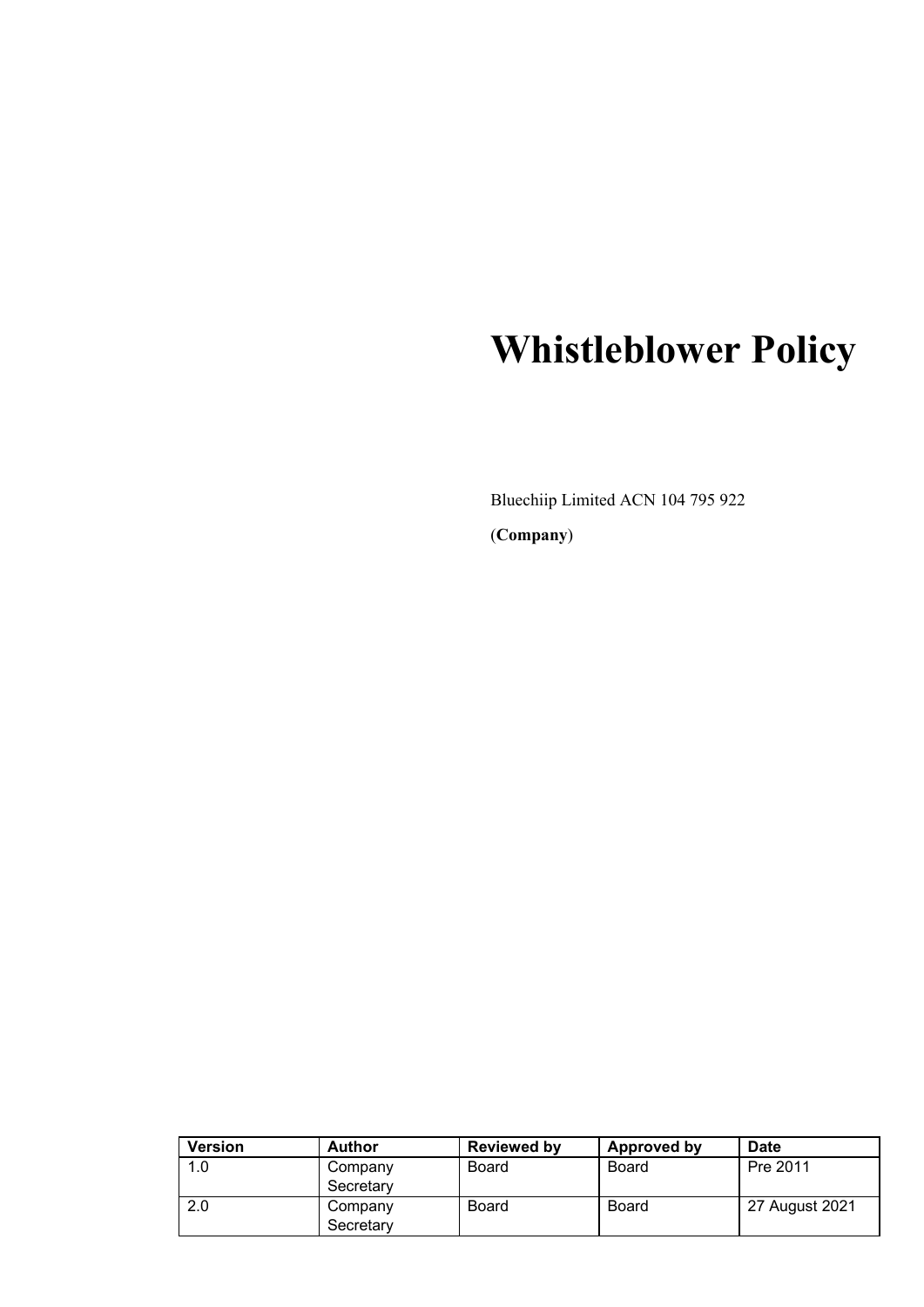# **1. Introduction and Purpose**

Bluechiip Limited (**Bluechiip or Company**) has obligations under the Corporations Act 2001 (Cth) ('the **Act**') to have an appropriate whistleblower policy.

The purpose of this policy includes:

- (a) encouraging more disclosures of wrongdoing;
- (b) helping deter wrongdoing;
- (c) ensuring individuals who disclose wrongdoing can do so safely, securely and with confidence that they will be protected and supported;
- (d) ensuring disclosures are dealt with appropriately and on a timely basis; and
- (e) providing transparency around Bluechiip 's framework for receiving, handling and investigating disclosures.

# **2. Policy Content**

Who the policy applies to

- (a) Disclosers who can make a disclosure that qualifies for protection under the Act are called 'eligible whistleblowers'.
- (b) Eligible whistleblowers in a body corporate.
- (c) An eligible whistleblower is an individual who is, or has been, any of the following in relation to Bluechiip:
	- (i) an officer or employee;
	- (ii) a supplier of services of goods, including their employees;
	- (iii) an associate; or
	- (iv) a relative, dependant or spouse of any of the above.

# **3. Matters the policy applies to**

Disclosures about 'disclosable matters' will qualify for protection under the Act.

# **(a) Disclosable matters**

Disclosable matters involve information that the discloser has 'reasonable **grounds** to suspect' concerns 'misconduct', or an 'improper state of affairs or circumstances', in relation to Bluechiip or its related entities.

# **(b) Misconduct**

Misconduct includes fraud, negligence, default, breach of trust and breach of duty.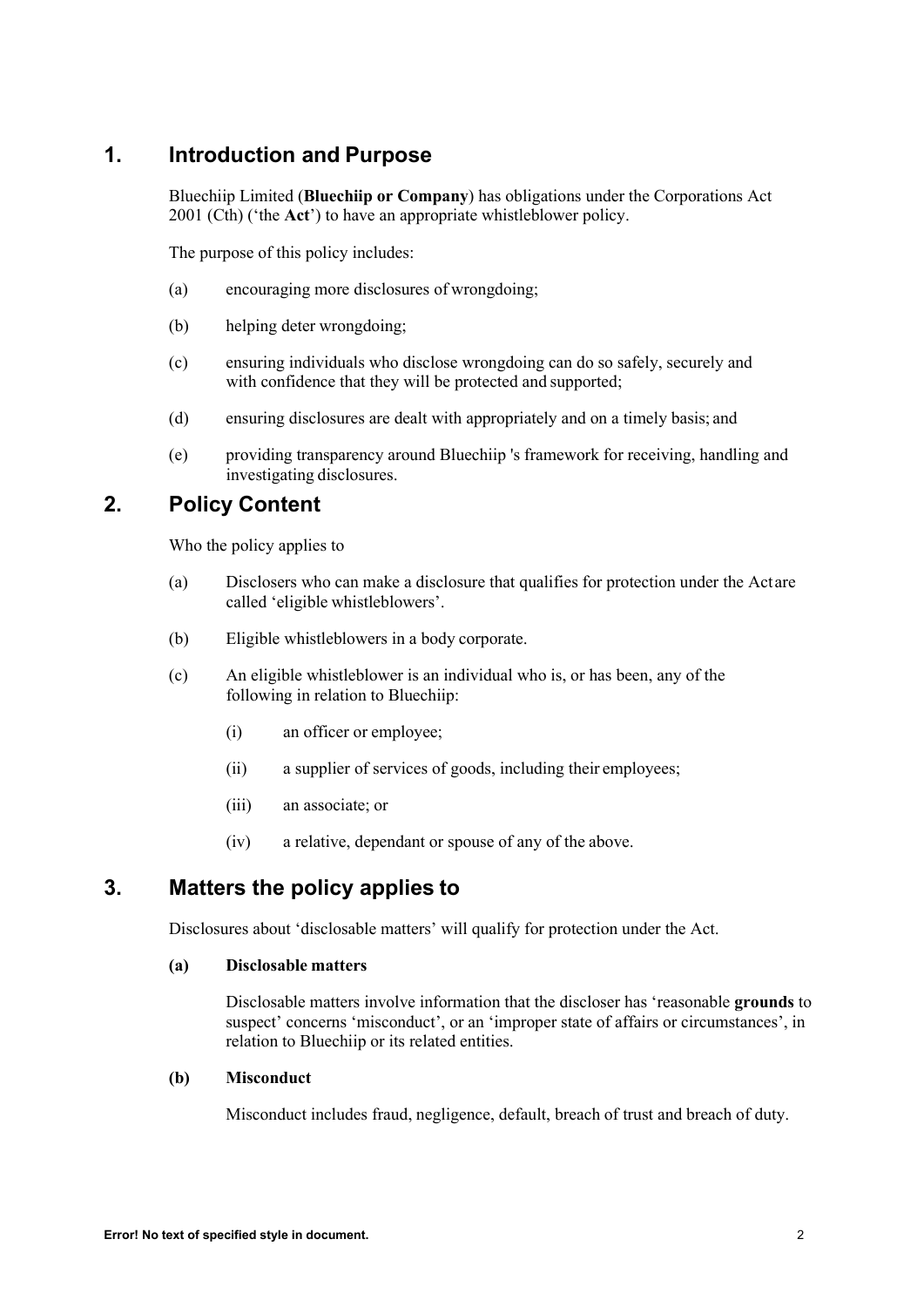# **(c) Improper state of affairs or circumstances**

Misconduct or an improper state of affairs or circumstances may not involve unlawful conduct in relation to Bluechiip or its related entities but may indicate a systemic issue that the relevant regulator should know about to perform its functions. It may also relate to business behaviour and practices that may cause consumer harm.

# **(d) Reasonable grounds to suspect**

Reasonable grounds to suspect is based on the objective reasonableness of the discloser. A mere allegation with no supporting information is not likely to be considered as having reasonable grounds to suspect. Objective reasonableness does not require a discloser to prove their allegations.

# **(e) Other Disclosable Matters**

Disclosable matters also involve information about Bluechiip, if the discloser has reasonable grounds to suspect that the information indicates Bluechiip has engaged in conduct that:

- (i) constitutes an offence against, or a contravention of, a provision of any of the following:
	- (A) the Act;
	- (B) the Australian Securities and Investments Commission Act 2001 (Cth);
	- (C) the Banking Act 1959 (Cth);
	- (D) the Superannuation Industry (Supervision) Act 1993 (Cth);
	- (E) an instrument made under an act referred to above;
- (ii) constitutes an offence against any other law of the Commonwealth that is punishable by imprisonment for a period of 12 months or more;
- (iii) represents a danger to the public or the financial system; or
- (iv) is prescribed by regulation.

# **(f) Examples of disclosable matters as they relate to business operations and practices**

This policy covers the following types of wrongdoing:

- (i) illegal conduct, such as theft, dealing in, or use of illicit drugs, violence or threatened violence and criminal damage against property;
- (ii) fraud, money laundering or misappropriation of funds;
- (iii) offering or accepting a bribe;
- (iv) financial irregularities;
- (v) failure to comply with, or breach of, legal or regulatory requirements; and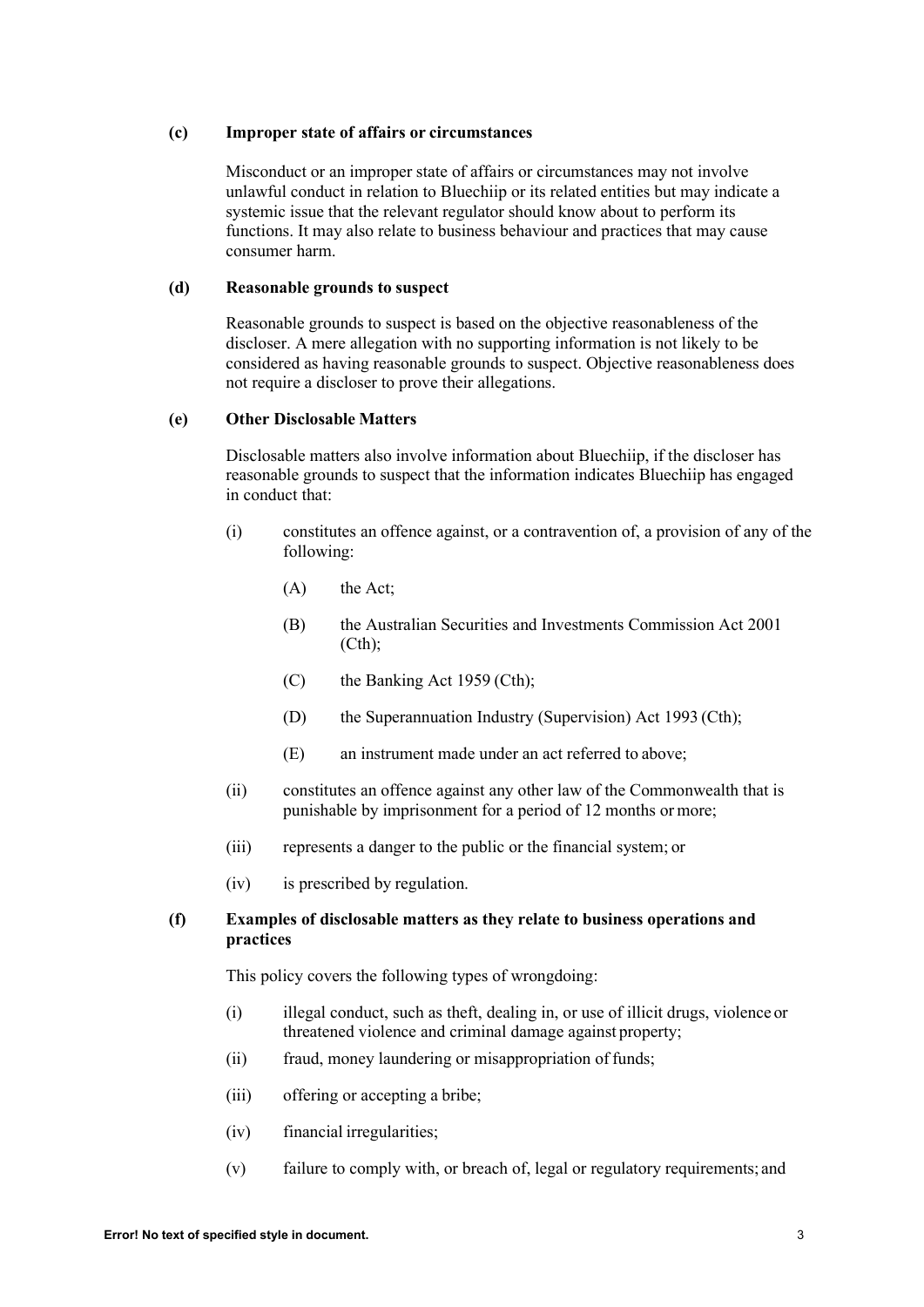(vi) engaging in or threatening to engage in detrimental conduct against a person who has made a disclosure or is believed or suspected to have made, or be planning to make, a disclosure.

# **(g) Disclosable matters may include conduct that does not contravene a particular law**

Information that indicates a significant risk to public safety or the stability of, or confidence in, the financial system is also a disclosable matter, even if it does not involve a breach of a particular law.

# **(h) False reporting**

Bluechiip encourages the reporting of any disclosable matters where there are reasonable grounds to suspect wrongdoing or misconduct. However, individuals who deliberately submit false reports are not afforded protection under the Act. Deliberate false reports involve a discloser reporting information they know to be untrue. It does not include situations where a discloser reasonably suspects misconduct, but the suspicions are later determined to be unfounded.

# **3.1. Matters the policy does not apply to**

# **(a) Personal work-related grievances**

Personal work-related grievances do not qualify for protection under the Act. These are grievances that relate to the discloser's current or former employment and have, or tend to have, implications for the discloser personally, but do not:

- (i) have any other significant implications for Bluechiip; or
- (ii) relate to any conduct, or alleged conduct, about a disclosablematter.

# **(b) Examples**

Examples of personal work-related grievances include:

- (i) an interpersonal conflict between the discloser and another employee;
- (ii) a decision that does not involve a breach of workplace laws;
- (iii) a decision about the engagement, transfer or promotion of the discloser;
- (iv) a decision about the terms and conditions of engagement of the discloser; or
- (v) a decision to suspend or terminate the engagement of the discloser, or otherwise to discipline the discloser.

# **(c) Exemptions**

However, a personal work-related grievance may still qualify for protection if:

(i) it includes information about misconduct, or information aboutmisconduct includes or is accompanied by a personal work-related grievance (mixed report);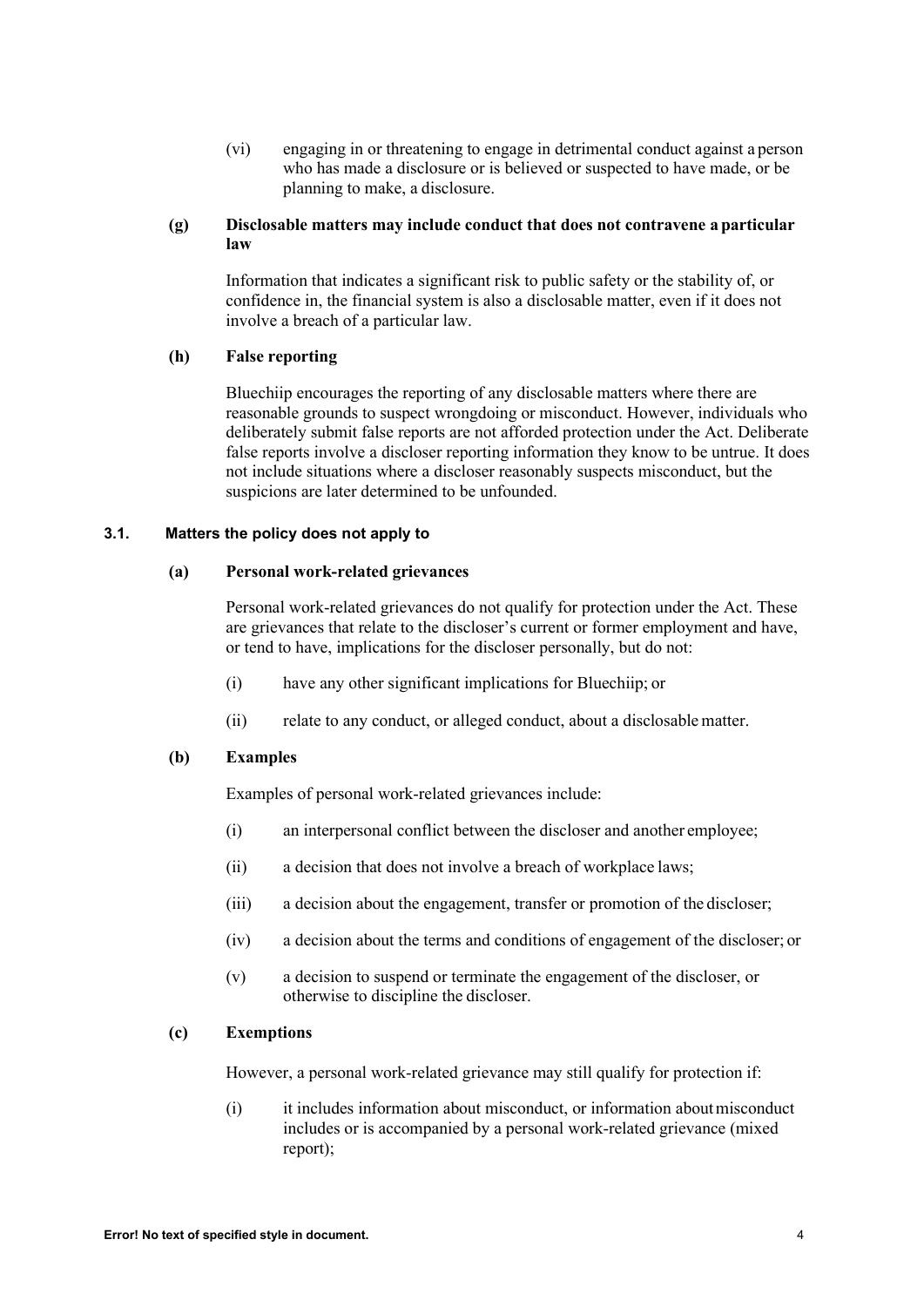- (ii) Bluechiip has breached employment or other laws punishable by imprisonment for a period of 12 months or more, engaged in conduct that represents a danger to the public, or the disclosure relates to information that suggests misconduct beyond the discloser's personal circumstances;
- (iii) the discloser suffers from or is threatened with detriment for making a disclosure; or
- (iv) the discloser seeks legal advice or legal representation about the operation of the whistleblower protections under the Act.

#### **3.2. Who can receive a disclosure**

#### **(a) Eligible recipients within Bluechiip**

A discloser must make a disclosure directly to one of Bluechiip's 'eligible recipients' to qualify for protection as a whistleblower under the Act.

- (i) Eligible recipients are:
	- (A) the Company Secretary; and
	- (B) the person whose details are set out in **clause 3.3**.

#### **(b) Legal Practitioners**

Disclosures made to a legal practitioner for the purposes of obtaining legal advice or legal representation in relation to the operation of the whistleblower provisions in the Act are protected (even in the event the legal practitioner concludes that a disclosure does not relate to a disclosable matter.

#### **(c) Regulatory bodies and other external recipients**

Disclosures of information relating to disclosable matters can be made to ASIC, APRA or another Commonwealth body prescribed by regulation and qualify for protection under the Act.

#### **(d) Public interest disclosures and emergency disclosures**

In certain circumstances, disclosures can be made to a journalist or parliamentarian and qualify for protection under the whistleblower provisions of the Act.

# **(e) Public interest disclosure**

- (i) A public interest disclosure is the disclosure of information to a journalist or a parliamentarian, where:
- (ii) at least 90 days have passed since the discloser made the disclosure to ASIC, APRA or another Commonwealth body prescribed by regulation;
- (iii) the discloser does not have reasonable grounds to believe that action is being, or has been taken, in relation to their disclosure;
- (iv) the discloser has reasonable grounds to believe that making a further disclosure of the information is in the public interest; and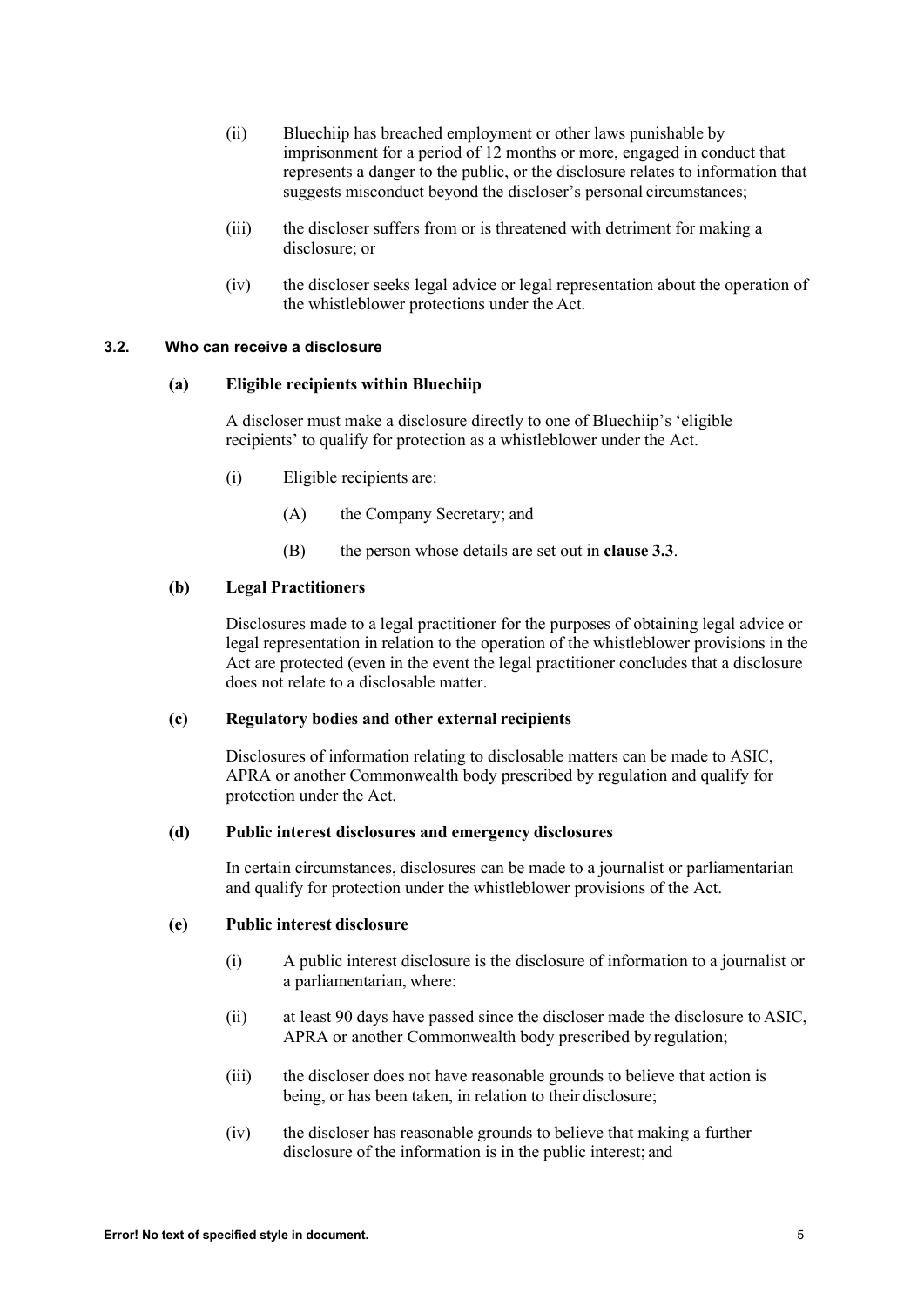- (v) before making the public interest disclosure, the discloser has given written notice to the body that:
	- (A) includes sufficient information to identify the previous disclosure; and
	- (B) states that the discloser intends to make a public interest disclosure.

# **(f) Emergency disclosure**

An emergency disclosure is the disclosure of information to a journalist or parliamentarian, where:

- (i) the discloser has previously made a disclosure of the information to ASIC, APRA or another Commonwealth body prescribed by regulation;
- (ii) the discloser has reasonable grounds to believe that the information concerns a substantial and imminent danger to the health or safety of one or more persons or to the natural environment;
- (iii) before making the emergency disclosure, the discloser has given written notice to the body to which the previous disclosure was made that:
	- (A) includes sufficient information to identify the previous disclosure; and
	- (B) states that the discloser intends to make an emergency disclosure; and
- (iv) the extent of the information disclosed in the emergency disclosure is no greater than is necessary to inform the journalist or parliamentarian of the substantial and imminent danger.

#### **(g) Seek advice before making a public interest disclosure or emergency disclosure**

It is important to understand the criteria for making a public interest or emergency disclosure. Bluechiip recommends that you seek independent legal advice before doing so.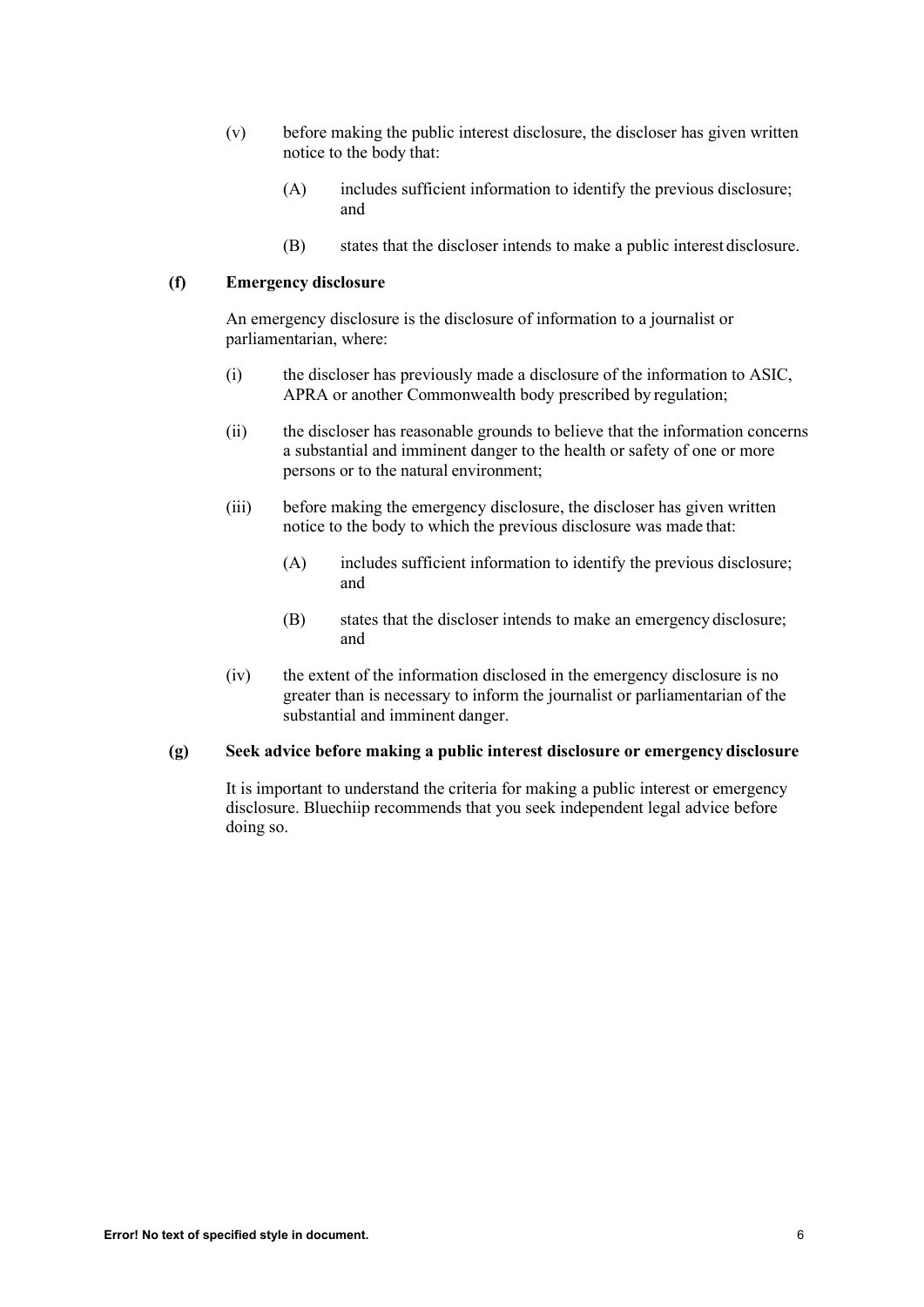# **3.3. How to make disclosure**

#### **(a) Internal Disclosure**

Disclosures should be made to the Company Secretary, whose contact details are as follows:

| Name           | Lee Mitchell                             |
|----------------|------------------------------------------|
| <b>Address</b> | 7, 420 Collins Street Melbourne VIC 3000 |
| Email          | leem@nrlawyers.com.au                    |
| <b>Phone</b>   | $(03)$ 9640 0444                         |

If a disclosure relates specifically to the Company Secretary, the disclosure should be made to the following:

# **(b) Anonymous disclosures**

Disclosures can be made anonymously and still be protected under the Act.

A discloser can choose to remain anonymous by using a pseudonym while making a disclosure, over the course of the investigation and after the investigation is finalised. A discloser can refuse to answer questions that they feel could reveal their identity during follow-up conversations. However, a discloser who wishes to remain anonymous should maintain ongoing two-way communication with Bluechiip, so Bluechiip can ask follow-up questions or provide feedback.

#### **3.4. Legal protections for disclosures**

The following protections apply not only to internal recipients, but also to disclosures to legal practitioners, regulatory and other external bodies, and public interest and emergency disclosures that are made in accordance with the Act.

# **(a) Identity protection (confidentiality)**

A person cannot disclose the identity of a discloser or information that is likely to lead to the identification of the discloser. The exception to this is if a person discloses the identity of the discloser:

- (i) to ASIC, APRA or a member of the Australian Federal Police;
	- (A) to a legal practitioner (for the purposes of obtaining legal advice or legal representation about the whistleblower provisions in the Act);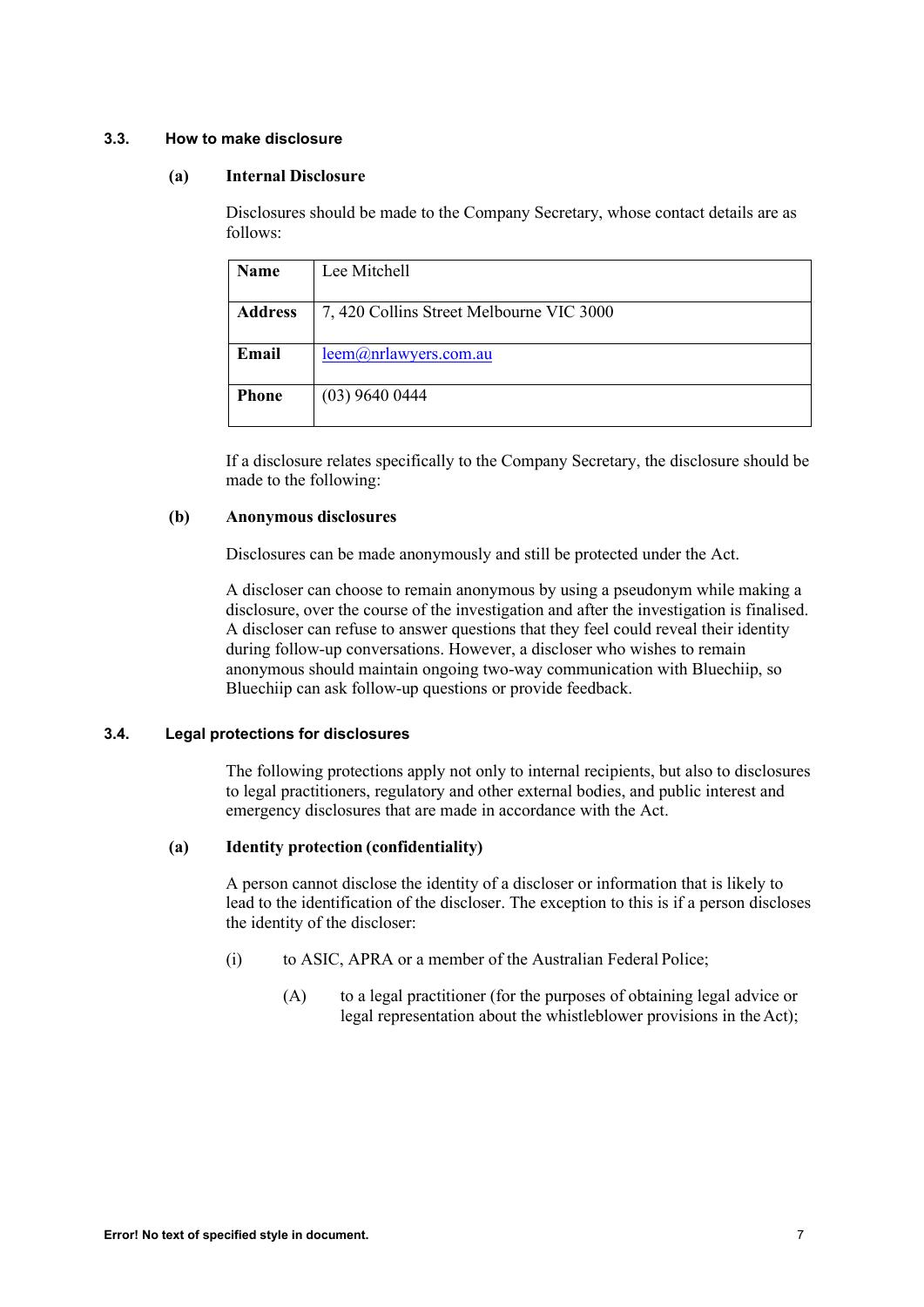- (B) to a person or body prescribed by regulations; or
- (C) with the consent of the discloser.
- (ii) A person can disclose the information contained in a disclosure with or without the discloser's consent if:
	- (A) the information does not include the discloser'sidentity;
	- (B) all reasonable steps are taken to reduce the risk that the discloser will be identified from the information; and
	- (C) it is reasonably necessary for investigating the issues raised in the disclosure.

It is illegal to identify a discloser, or disclose information that is likely to lead to the identification of the discloser, outside the above exceptions.

# **(b) Protection from detrimental acts or omissions**

- (i) A person cannot engage in conduct that causes detriment to a discloser, in relation to a disclosure, if:
	- (A) the person believes or suspects that the discloser made, may have made, proposes to make or could make a disclosure that qualifies for protection; and
	- (B) the belief or suspicion is the reason, or part of the reason, forthe conduct.
- (ii) In addition, a person cannot make a threat to cause detriment to a discloser in relation to a disclosure. A threat may be express or implied, conditional or unconditional. A discloser need not fear whether or not the threat will be carried out, in order for the conduct to be considered a threat.
- (iii) Detrimental conduct and threats include:
	- (A) dismissal of an employee;
	- (B) injury of an employee in his or her employment;
	- (C) alteration of an employee's position or duties to his or her disadvantage;
	- (D) discrimination between an employee and other employees of the same employer;
	- (E) harassment or intimidation of a person;
	- (F) harm or injury to a person, including psychological harm;
	- (G) damage to a person's property;
	- (H) damage to a person's reputation;
	- (I) damage to a person's business or financial position; or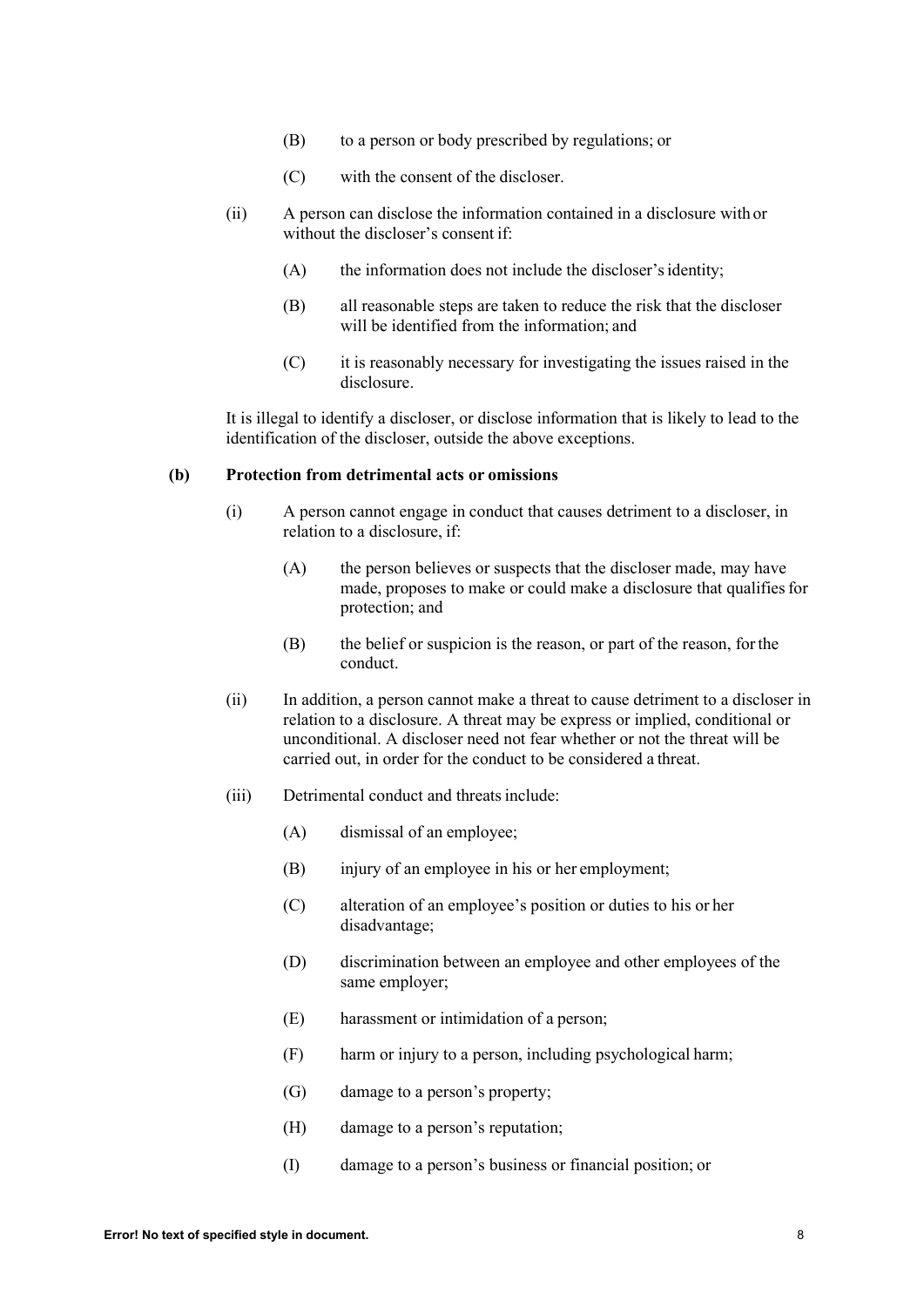(J) any other damage to a person.

# **(c) Actions that are not detrimental conduct**

Detrimental conduct does not include administrative action that is reasonable to protect a discloser from detriment (e.g. when the disclosure relates to wrongdoing in the discloser's immediate work area). Protecting a discloser from detriment also does not prevent the management of unsatisfactory work performance, if the action is in line with the performance management framework.

# **(d) Compensation and other remedies**

Eligible whistleblowers can seek compensation and other remedies through the courts if they suffer loss, damage or injury because of a disclosure and Bluechiip failed to prevent a person from causing the detriment. Eligible whistleblowers should seek independent legal advice as necessary.

## **(e) Civil, criminal and administrative liabilityprotection**

Eligible whistleblowers are protected from any of the following in relation to their disclosure:

- (i) civil liability;
- (ii) criminal liability; and
- (iii) administrative liability.

These protections do not grant immunity for any misconduct a discloser has engaged in that is revealed in their disclosure.

# **(f) Support and practical protection for disclosers**

(i) Identity protection (confidentiality)

Bluechiip will implement the following measures for protecting the confidentiality of a discloser's identity:

- (A) all personal information or reference to the discloser witnessing an event will be redacted; and
- (B) the disclosure will be referred to in a gender-neutral context.
- (ii) Secure record-keeping and information-sharing processes

To ensure the identity of disclosers and information relating to disclosure are adequately protected, Bluechiip will ensure that:

- (A) all paper and electronic documents and other materials relating to disclosures are stored securely; and
- (B) access to all information relating to a disclosure will be limited to those directly managing and investigating the disclosure.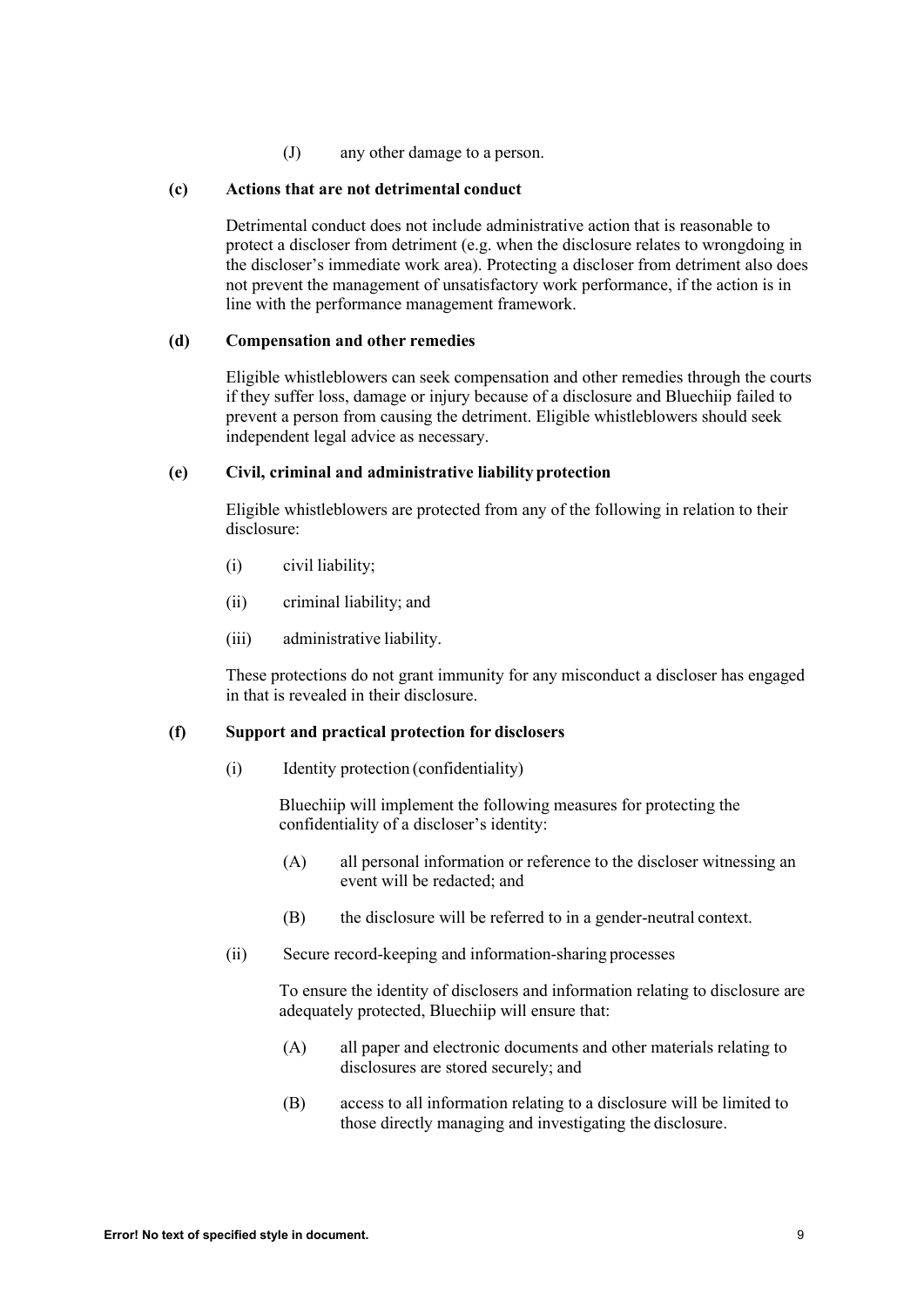(iv) Protection from detrimental acts or omissions

Bluechiip will implement measures for protecting disclosers from detriment, including:

- (A) processes for assessing the risk of detriment against a discloser and other persons, which will commence as soon as possible after receiving a disclosure;
- (B) support services, including counselling;
- (C) strategies to help a discloser minimise and manage stress, time or performance impacts, or other challenges resulting from the disclosure or its investigation;
- (D) actions for protecting a discloser from risk of detriment;
- (E) processes for ensuring that management are aware of their responsibilities to maintain the confidentiality of a disclosure; and
- (F) procedures on how a discloser can lodge a complaint if they have suffered detriment.

# **(g) Handling & Investigating Disclosure**

(i) Handling a disclosure

Bluechiip will assess each disclosure to determine whether:

- (A) it qualifies for protection; and
- (B) a formal, investigation is required.

#### **(h) Investigating a disclosure**

- (i) Where an investigation is required, the disclosure will be investigated so as to appropriately substantiate or refute the information reported/disclosed.
- (ii) Detailed records of the disclosable matter will be maintained in a secure and confidential manner.
- (iii) Where investigations substantiate the disclosure in terms of the occurrence of wrongdoing or misconduct, a suitable response and actions to address will be implemented in a timely manner. Each disclosure will be acknowledged within a reasonable period after the disclosure is received, if the discloser can be contacted.
- (iv) Investigations may not be able to be undertaken or may be limited where, for example, the discloser cannot be contacted, does not cooperate or does not provide requested information.
- (v) Findings from investigations will be documented. A summary of the outcomes of the investigation will also be provided to the discloser, upon completion of investigations, where appropriate.